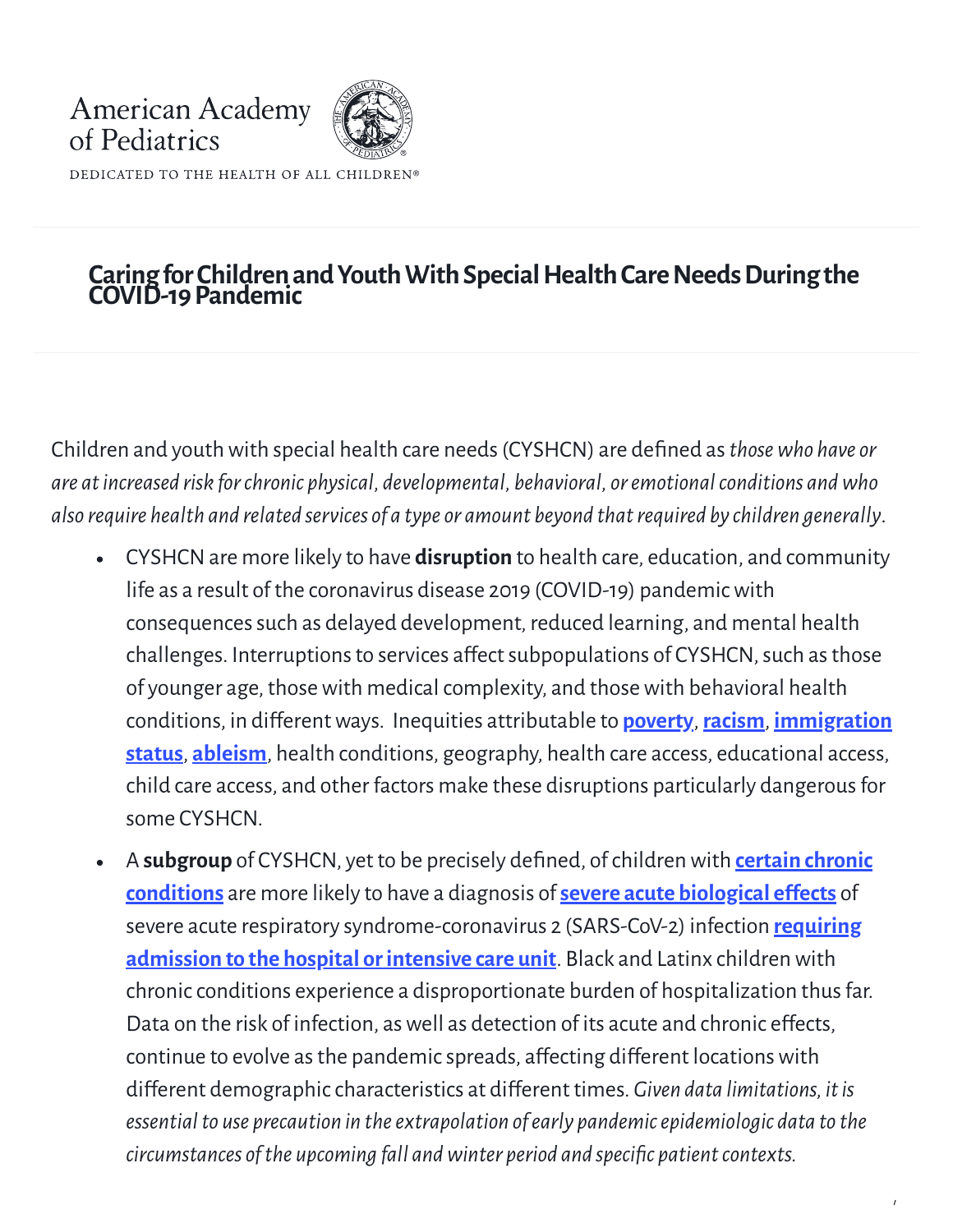## **Whatisthe overall approach to minimizing the risk of infectionwhile meeting the ongoing needs of CYSHCN during the pandemic?**

### **Combine the following 3 strategies:**

**1) Multi-layer risk reduction**, conceptualized as an application of the **Swiss Cheese Model** to provide extra protection for CYSHCN from SARS-CoV-2 infection through multiple layers of protection (ie, slices), because each layer has limitations (ie, holes), the size of which depend on policy and human behavior. Potential layers of risk reduction include:

- **Minimize environmental exposure risk** by avoiding *unnecessary* closed spaces, crowded places, and close contact (the **3 [C's](https://www.mhlw.go.jp/content/10900000/000615287.pdf)**) and spread through hands and surfaces. **Avoid closed spaces** and especially thosewith poor ventilationwhere physical distancing guidelines (ie, 6-foot rule) may be insufficient. Guidance from the Centers for Disease Control and Prevention (CDC) on improving indoor environments in a variety ofsettingscan be found **[here](https://www.cdc.gov/coronavirus/2019-ncov/community/index.html)**. **Avoid crowded places,** inside and outside. **Avoid close-contact settings**, such as close-range conversations, singing, exercising, and other activitiesthat promote respiratory spread. Practice **surface [cleaning](https://www.cdc.gov/coronavirus/2019-ncov/prevent-getting-sick/cleaning-disinfection.html)**, especially in shared spaces andwith shared objects, and **hand [hygiene](https://www.cdc.gov/handwashing/when-how-handwashing.html)**, including before and after face covering use.
- **Use personal protective equipment(PPE),** especiallywhen the risk of exposure is higher. Nearly all CYSHCN, 2 years and older, can successfully use cloth face coverings that securely cover the nose and mouth. Practice and modeling will increase success. There are fewvalid medical exceptions. Close contacts of CYSHCN must also use PPE appropriately to limitspread. *Use PPEwith particularly heightened consistency and vigilancein situationsinwhich spread is morelikely,such asclosecontact,closed spaces, and crowded locations* **(see PPE section for details)**.
- **Test, trace, and isolate** those who are exposed, symptomatic, or infected. Screening of  $\bullet$ asymptomatic close contacts of CYSHCN with a higher risk of severe biological effects of SARS-CoV-2 infection adds additional protection limited by the availability of necessary tests**(see testing section for details).**
- **Addressinequities and optimize health coverage**.Housing, income, and other  $\bullet$ supports reduce the structural risk of infection spread. Health coverage should support multiple ongoing CYSHCN needs across the continuum of care, including testing for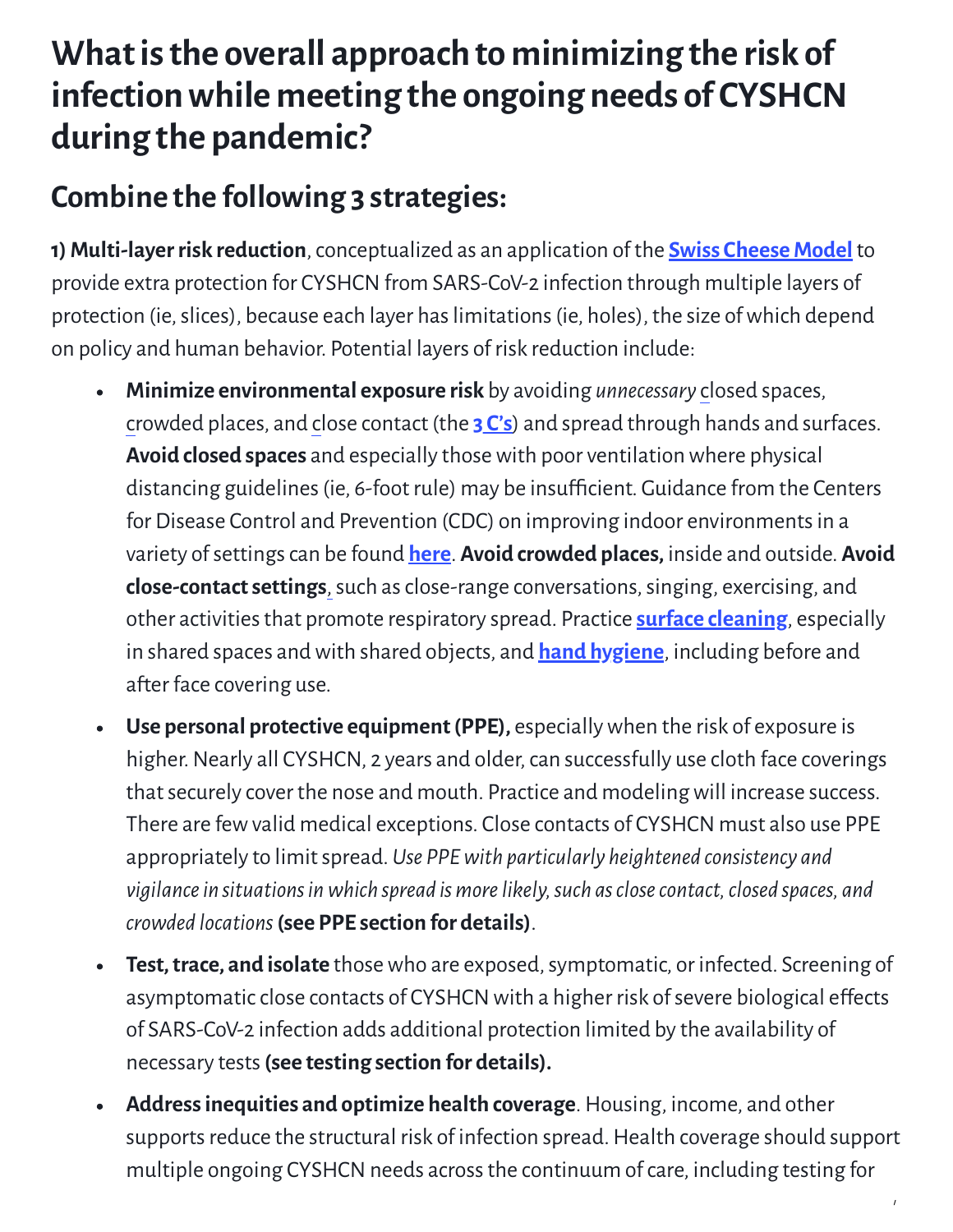SARS-CoV-2 infection, counseling on risk reduction, and coordination of accommodations to safely meet the needs of CYSHCN during the pandemic. Equitable policy in both the short- and long-term will reduce disparities in the health of CYSHCN related to the pandemic and beyond **(see case management and health coverage** sections for details).

**2) Creative, flexible, and responsive accommodation** to *safely* achieve inclusion by overcoming the barriers introduced by the multi-layer risk reduction strategies in meeting the ongoing needs of CYSHCNin health care, education,child care, and community life **(see respective sections for details).** For example, moving activities outdoors with context-specific physical distancing and PPE can substantially reduce, but not eliminate, risk.

**3) Shared Decision Making** to resolve difficult decisions in health care, education, child care, and community life, balancing risk reduction with other ongoing needs, specific to the needs of the child and caregivers(especially, but not limited to, families), respecting and valuing the concerns of multiple stakeholders (health care providers, educators, school nurses, and others) to achieve consensus for needed accommodations. Practical steps include:

- Develop shared goals and objectives.  $\bullet$
- Identify personal and cultural preferences, priorities, and concerns of all parties  $\bullet$ actively involved.
- Collaboratively review risk reduction strategies and creative, flexible, and responsive accommodations under consideration, specific to the needs and risks of the child and contacts.
- Determine which individual(s) are responsible for carrying out the actions required to  $\bullet$ achieve the shared goals.
- Acknowledge that evidence to inform these decisions during the pandemic is limited,  $\bullet$ evolving, and often subject to multiple interpretations.
- Continue to re-evaluate decisions as newdata become available.  $\bullet$

# **Specific Considerations**

## **Howshould CYSHCNuse PPE,such ascloth face coverings?**

[Interim guidance](https://services.aap.org/link/ad6228d6b526496e97488b7a9eea8654.aspx) from the American Academy of Pediatrics(AAP) on **PPE in ambulatory care settings** and **cloth face [coverings](https://services.aap.org/link/36c1c680a30c4824836211e008332757.aspx)**is available for more information.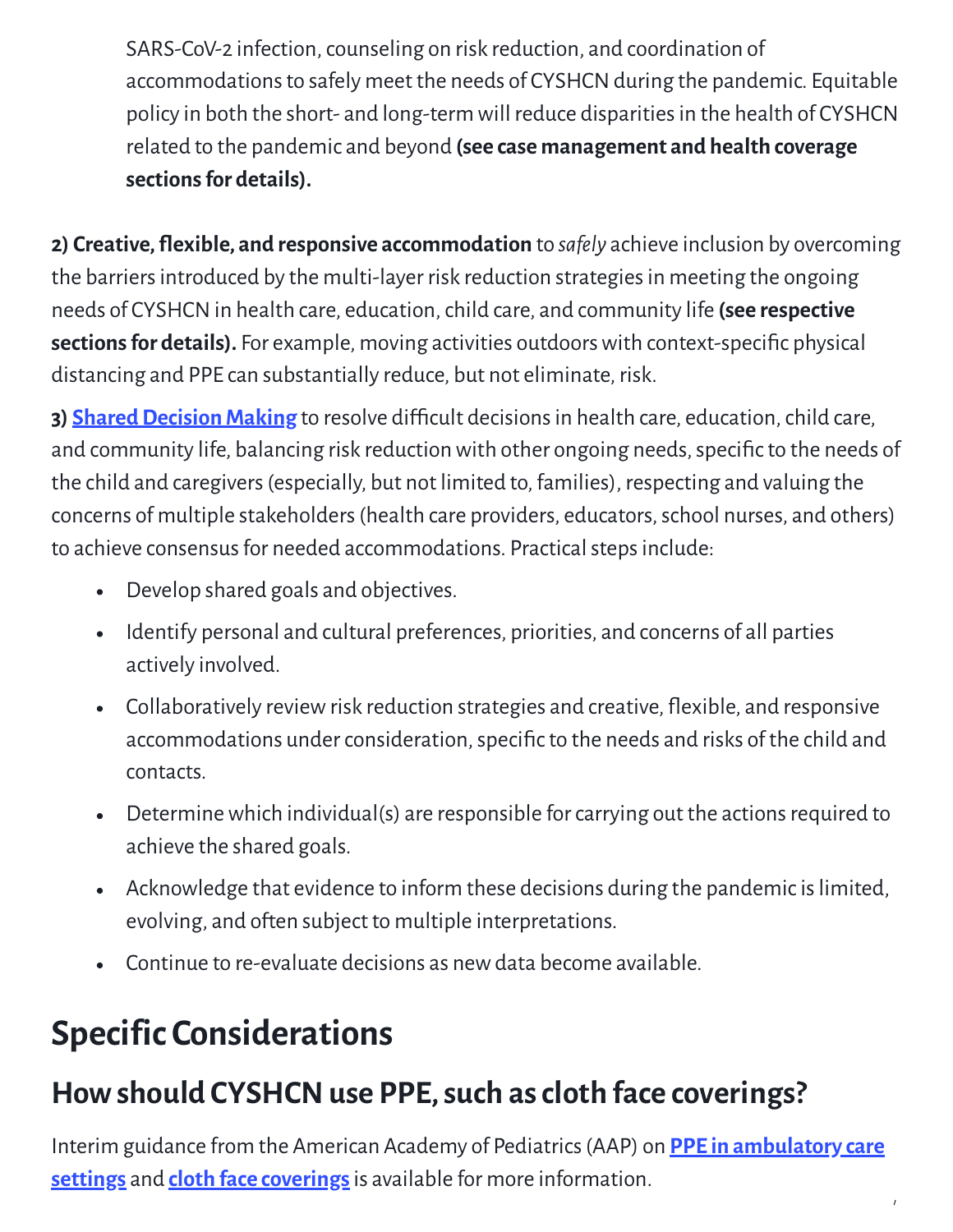CYSHCN, 2 years and older, can safely wear face coverings that securely cover the nose and mouth, with rare exceptions. These cloth face coverings should be used in public spaces indoors at all times and outside when physical distancing cannot be maintained. Home use of face coverings also may be particularly valuable in households that include adults and CYSHCNknown to be **atrisk forsevere [biological](https://www.cdc.gov/coronavirus/2019-ncov/need-extra-precautions/people-at-increased-risk.html) efects** of SARS-CoV-2 infection. The cognitive vigilance required to use face coverings consistently over a long period is challenging. The appropriate use of face coverings should be prioritized 1) when environmental exposure risk is elevated with crowds, closed spaces, and close contacts, and 2) in homes and especially in the same room with other household members or visitorswhen intrahousehold spread is an increased concern. Families can promote the practice of face covering use at home to enable CYSHCN to become accustomed to situations where face coverings are more necessary.

Caregivers, CYSHCN, child care center personnel, education workers, therapists, and other individuals may require additional counseling on the use and selection of face coverings to promote inclusion and ensure the safety of all contacts in a variety of situations. It is essential to ensure that the child and all contacts use face coverings appropriately. Education resources are available from the **[CDC](https://www.cdc.gov/coronavirus/2019-ncov/prevent-getting-sick/cloth-face-cover-guidance.html)** and **World Health Organization**. Face coverings with exhalation valves should not be used, because these do not protect contacts. Attention to fitting and seal is necessary for all but may require particular attention for some CYSHCN, such as those with craniofacial conditions.

In cases in which lip reading is essential, contacts should use face coverings with transparent windows and/or use augmentative communication strategies, such as voice-to-text mobile applications. Face shields are not a substitute for cloth face coverings but may provide some additional protection to contacts (ie, source control), especially when they cover more of the front and sides of the face and neck.

The subgroups of CYSHCN known to have a **higher risk for severe biological effects of SARS-CoV-2 infection**, as well as their caregivers and close contacts, may require similar access to the types of PPE used by health care workers. The PPE should be appropriate to the medical condition of the child and the needs of caregivers and close contacts. Close contacts should have access to appropriately fitted N95 respirators and eye protection for **[aerosol-generating](https://www.cdc.gov/coronavirus/2019-ncov/hcp/faq.html) procedures**(eg, airway suctioning, airway clearance procedures, tracheostomy changes, noninvasive ventilation, mechanical ventilation, and nebulizer treatments). In some situations, child use of an appropriately sized face shield may help protect contacts.

/

### **When should CYSHCN be tested for SARS-CoV-2 infection?**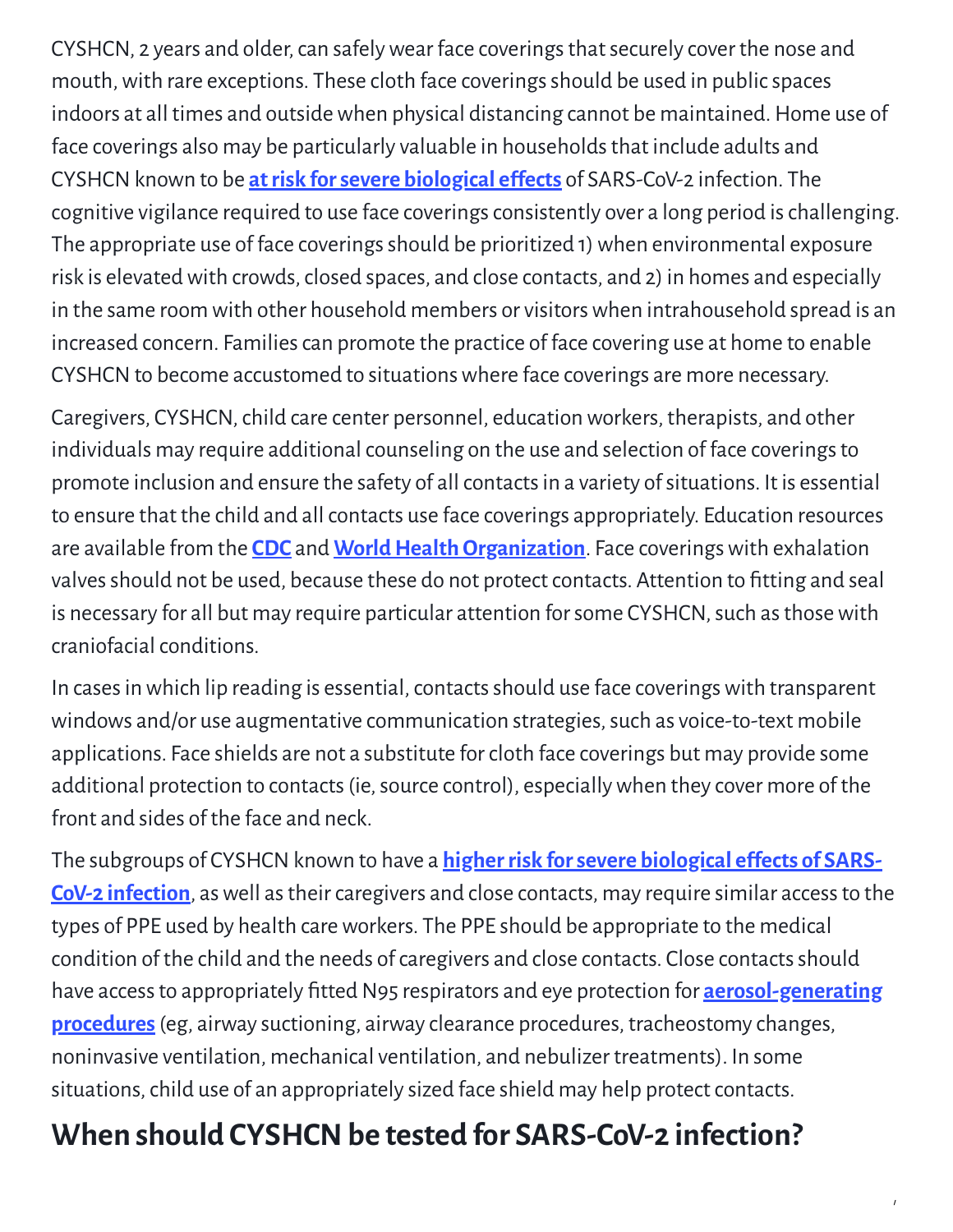AAP interim guidance on **[testing](https://services.aap.org/link/33d8ca6e4cf8410b9668ac4ee848f2b5.aspx)** is available for more information, including information on use of molecular (e.g. RT-PCR) and **rapid [antigen](https://www.cdc.gov/coronavirus/2019-ncov/lab/resources/antigen-tests-guidelines.html#:~:text=CDC%20recommends%20that%20laboratory%20and,the%20previous%207%E2%80%9310%20days.) testing.**

The AAP supports the implementation of public health surveillance that tests at a population level to identify local outbreaks of COVID-19, in partnershipwith health care providers and local public health departments. Among CYSHCN at higher risk for severe biological effects of SARS-CoV-2 infection who require close contact services, regularly screen for symptoms among contacts and test if there is exposure or ifsymptoms arise. Consider periodically screening their asymptomaticcaregivers, home care personnel,child care personnel, education workers, therapists, and other close contacts in locations with sufficient testing capacity.

## **Howshould health and related service providerssupport CYSHCN during the pandemic?**

Guidance for coding services in the pandemic is available [here](https://downloads.aap.org/AAP/PDF/COVID%202020.pdf).

### **Outpatient Settings**

During the pandemic, health care providersshould proactively reach out to CYSHCN, especially thosewho have not recently engagedwith the health care system, to ensure child and caregiverwell-being. It is optimal for the **[medical](https://medicalhomeinfo.aap.org/Pages/default.aspx) home** to partnerwith the family in managing and coordinating the multiple ongoing health needs of CYSHCN during the pandemic.

- Use telehealthwhenever possible, recognizing and **[taking steps](https://www.fcc.gov/consumers/guides/lifeline-support-affordable-communications)**to addressthe inequities in internet connectivity and devices as well as digital fluency. Collaborate with visiting and private duty home care personnel for assessments through telehealth, including weights, vital signs, physical examination findings, and home assessments. Provide equal accessto translation services, including non-English languages and American Sign Language.
- Use home-based laboratory draws and diagnosticimagingwhenever possible.
- Schedule interdisciplinary care planning and health maintenance visits, primarily  $\bullet$ through telehealth. Depending on the needs of individual patients, multiple visits may be necessary to:
	- Counsel about SARS-CoV-2 and multi-layer risk reduction (eg, **3 [C's](https://www.mhlw.go.jp/content/10900000/000615287.pdf)**, PPE, hand hygiene, surface cleaning, screening) – **see respective sections for details,** and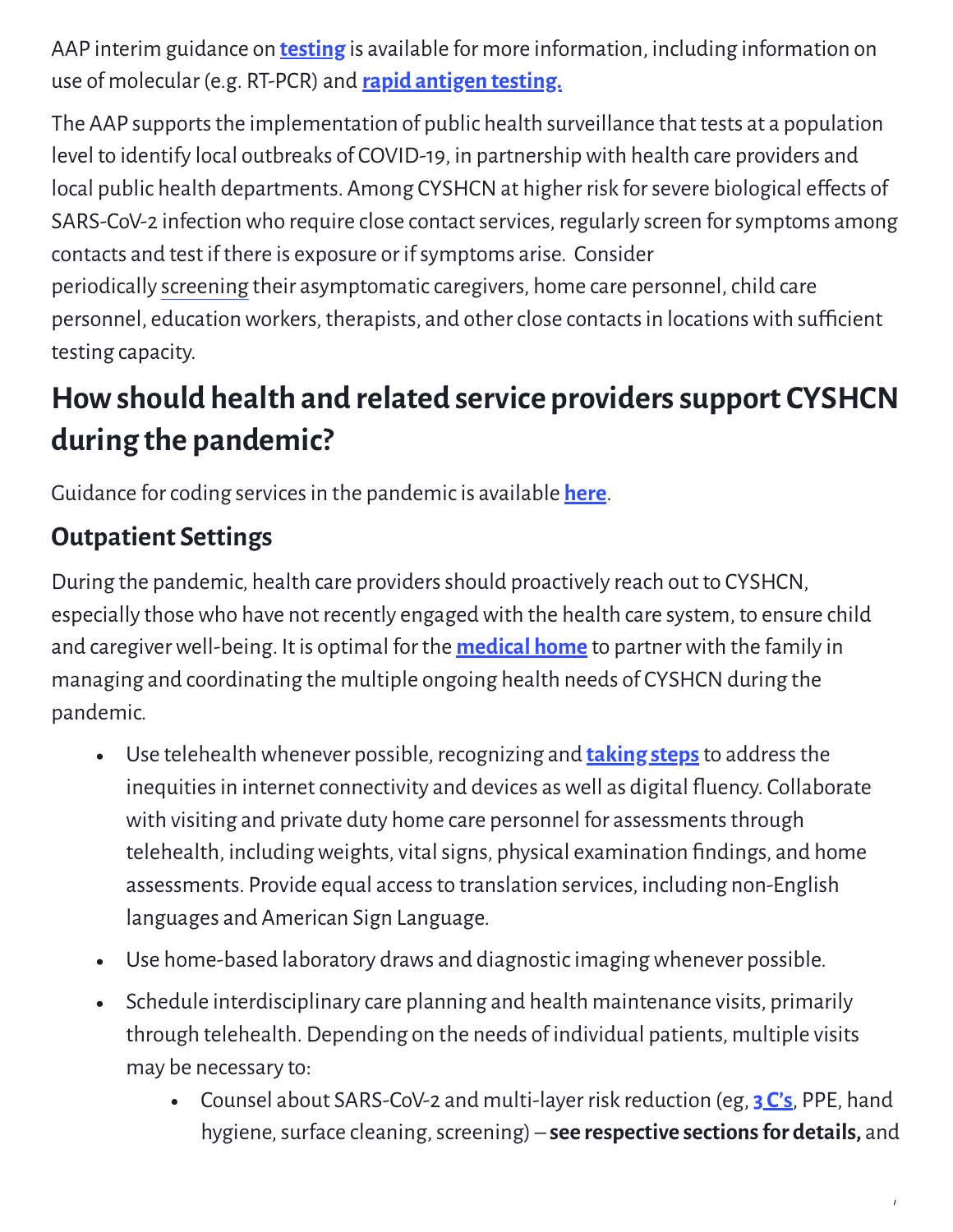needed accommodations in health care, education, child care, and community life. Use **Shared Decision Making** framework for difficult decisions.

- Develop emergency and **[advanced](https://www.nhpco.org/patients-and-caregivers/advance-care-planning/) care** plansforsituationsinwhich a child or  $\bullet$ household member is exposed, infected, or hospitalized. Regularly update schools of relevant plans to ensure continuity of care.
- Address ongoing health care needs for health maintenance, chronic condition care plans (eg, asthma, seizures, dysautonomia), prescription refills, home care, rehabilitation/habilitation, durable medical equipment, medical supplies, and other needed care.
- Address care typically provided during the school day for CYSHCN not receiving in-person services in school.
- Plan for optimal timing of specific in-person visits, including vaccinations.  $\bullet$  .
- Refer to supports and resources**(see case management and health coverage**  $\bullet$ **sections).**
- Specific considerations for when in-person encounters are necessary and/or desired:  $\bullet$ 
	- Ensure safe transportation options to facilitate in-person encounters,  $\bullet$ especially for CYSHCNwhose publictransit options are limited by the pandemic.
	- Make creative, flexible, and responsive accommodations in workflow and other practices for complex needs (eg, examinations in vehicles, early appointment times, immediate rooming).
	- Arrange separate areas (ideally with negative pressure flow) for **aerosol[generating procedures](https://www.cdc.gov/coronavirus/2019-ncov/hcp/faq.html)**(eg, airway suctioning, airway clearance procedures, tracheostomy changes, noninvasive ventilation, mechanical ventilation, and nebulizer treatments).

/

### **Mental Health**

Both CYSHCN and their caregivers may have substantial mental health needs during the pandemic, economic decline, and social unrest.

• Assess for mental health needs in CYSHCN and caregivers and make appropriate referrals.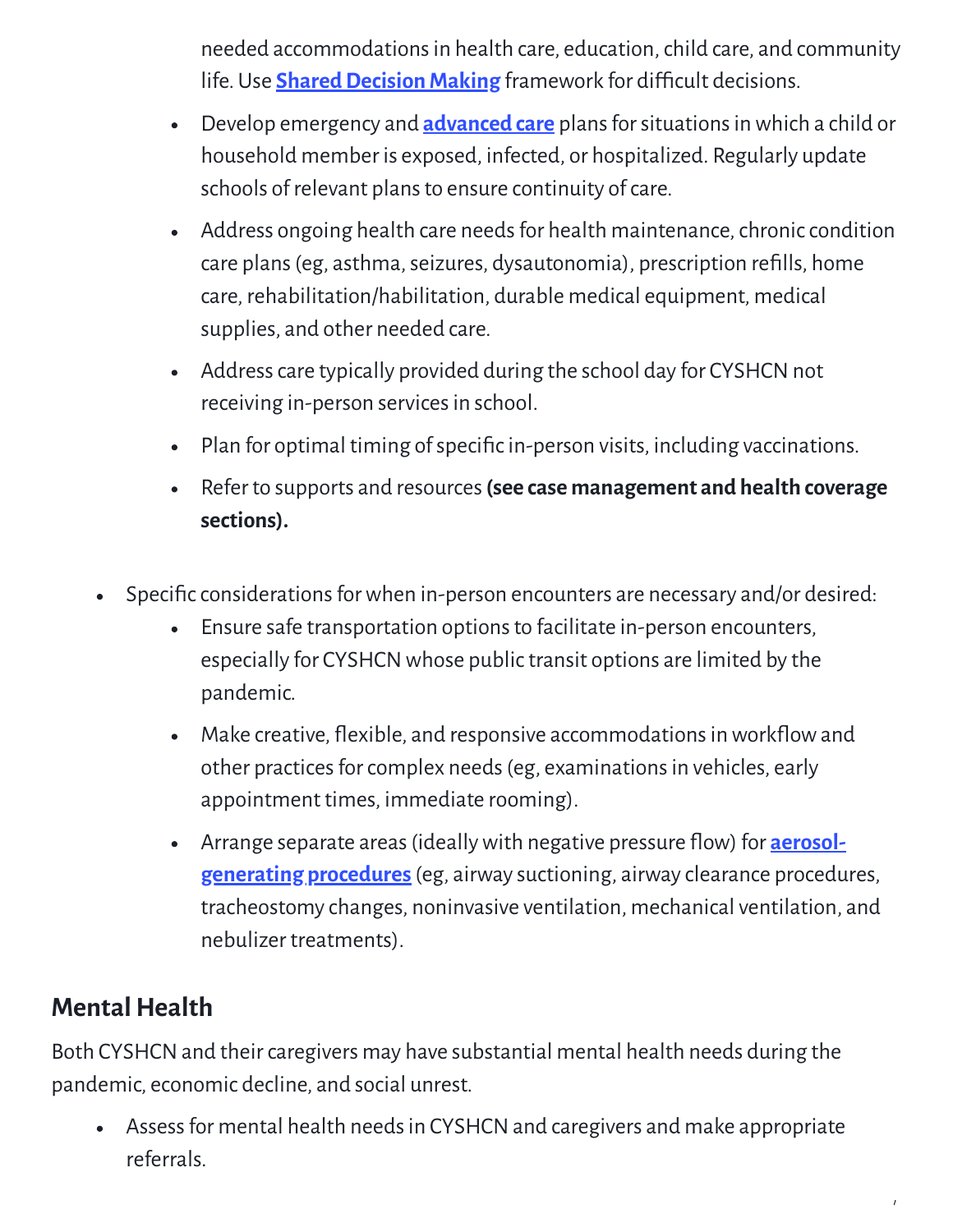- Support mental health/wellness of **[CYSHCN](https://www.cdc.gov/coronavirus/2019-ncov/daily-life-coping/for-parents.html)**and their**[caregivers](https://www.cdc.gov/family/specialneeds/index.htm)**with proactive  $\bullet$ guidance to plan safe, inclusive social/recreational opportunities.
- Connect familiesto peersupportssuch as **[Family-to-Family](https://familyvoices.org/lfpp/f2fs/) Information Centers**.  $\bullet$
- Assess the need, safety, and availability of respite services, such as in short-term stay  $\bullet$ units, if available.

#### **Inpatient/Long-term Care/Post-acute Care Settings**

- Ensure adherence to **CDC [guidance](https://www.cdc.gov/coronavirus/2019-ncov/hcp/infection-control.html)** on infection control in health care settings.  $\bullet$
- Adopt **family [presence](https://services.aap.org/link/fb2d54cf7f884a279ea35039eef1c320.aspx)** policiesthat balance safety and PPE conservationwith the unique needs of CYSHCN, who may require a caregiver to stay with them at all times. Young adults (older than 18 years) with disabilities or other special health care needs may need a family member/caregiver present in the inpatient setting as part of reasonable accommodations in alignment with the Americans with Disabilities Act.
- Pay careful attention to interfacility transfer and discharge processes to ensure children and caregivers avoid exposure during transitionsin care.

#### **Home Care Settings**

- Explore the feasibility of **home modifications specifically to improve ventilation**.  $\bullet$
- Adopt procedures and accommodationsto prevent SARS-CoV-2 transmission into the household (ie, testing procedures, personnel scheduling).
- As needed, refer familiesto resourcesfor **[h](https://www.fcc.gov/consumers/guides/lifeline-support-affordable-communications)[ousing support](https://www.jchs.harvard.edu/covid-19-resources)** and **internetservice and electronic devices.**

### **Rehabilitation/Habilitation Therapies**

Systems of health care and/or education (ie, Early Intervention,schools) may provide services such as physical, occupational, speech, and other therapies. Such therapies are critical for early childhood development and school-age education and mustcontinue during the pandemic. Such services are both medically necessary and dictated by the requirements of the Individualized Family Service Plan or Individualized Education Plan (IEP). In some cases, Medicaid **fi[nances](https://www.macpac.gov/wp-content/uploads/2018/04/Medicaid-in-Schools.pdf)** school-based therapies.

• Continue therapies regardless of in-person school attendance during the pandemic.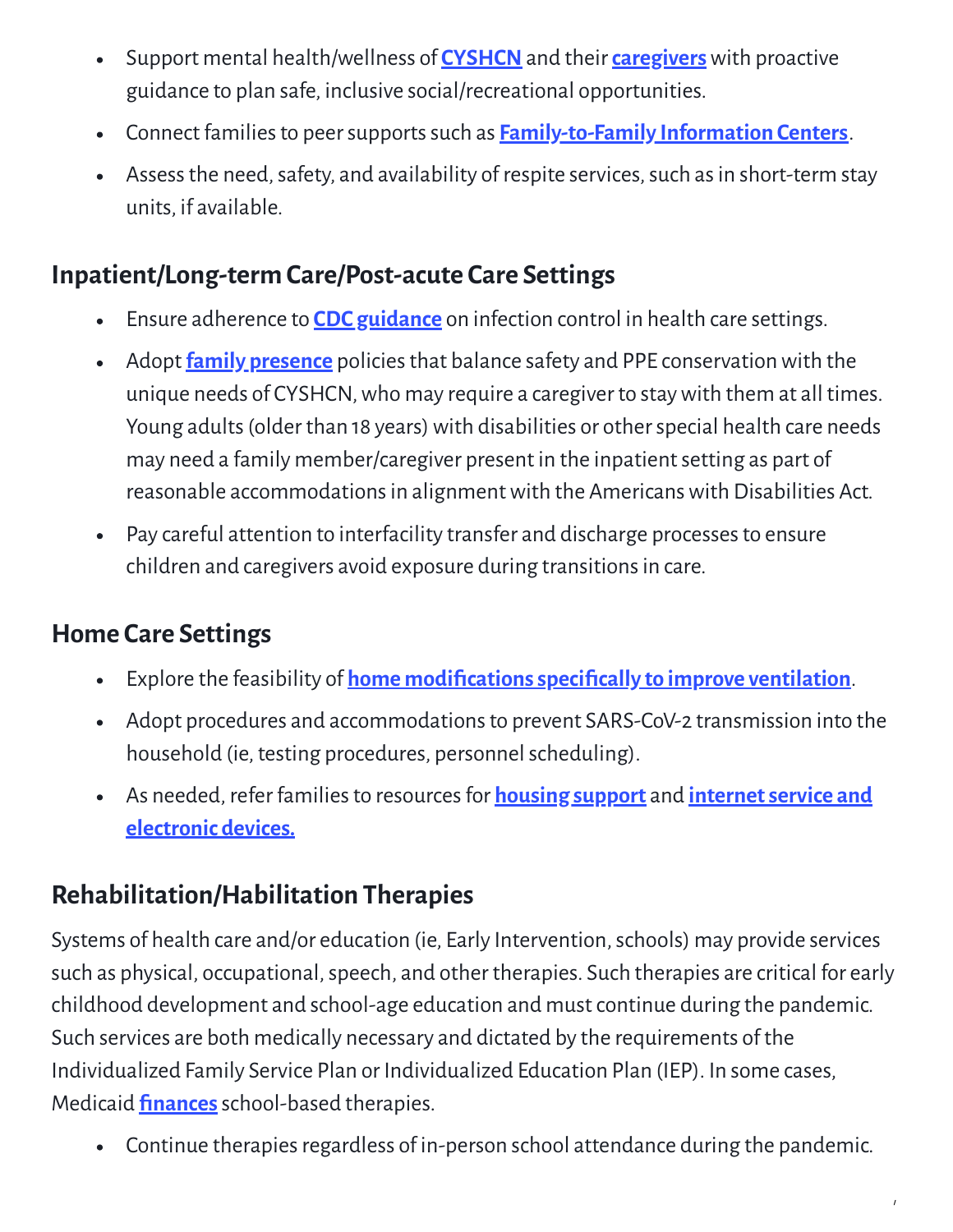- Use virtual therapy services as an alternative or adjunct to in-person therapy services.  $\bullet$
- Use appropriate PPE for in-person therapy services and give preference to larger, better-ventilated spaces.

#### **DurableMedical Equipment(DME)/Medical Supplies/Pharmacy**

- Adopt streamlined processes for approval and home delivery of DME, medical  $\bullet$ supplies, and pharmaceuticals.
- Make accommodations to move equipment from the school to home as needed for  $\bullet$ home-based instruction orservices.
- Give allowances for extra supplies.

#### **Transportation**

- Prioritize and advocate for single patient/family transportation options such as vans  $\bullet$ for education needs and accessible taxis or ambulances for medical encounters. Private transport is especially important forchildrenwho have challenges using face coverings or in settingswhere other peoplewill not be physically distanced or use face coverings.
- Encourage the use of a child's own carseat or assigned seatwith distancing.  $\bullet$
- Promote opening windows when possible. If using transportation with multiple  $\bullet$ individuals in an enclosed space (eg, buses to support education, medical, or community life), use strict capacity limits and universal use of face coverings.

#### **Care Coordination and CaseManagement**

During the pandemic, care coordinators and case managers should proactively reach out to CYSHCN, especially thosewho have not recently engagedwith the health care system, to review needs and make appropriate referrals for supports. Families of CYSHCN have increased financial burdens generally and, thus, may need additional supports during the pandemic, **including [unemployment](https://www.dol.gov/coronavirus/unemployment-insurance) benefits, [Administration](https://www.acf.hhs.gov/coronavirus) for Children and Families** resources **(including [Temporary](https://www.acf.hhs.gov/ofa/programs/tanf) Assistance for Needy Families)**, and **[Supplemental](https://www.ssa.gov/ssi/text-child-ussi.htm) Security Insurance**, which provides cash assistance to many families of children with disabilities and chronic illnesses. CYSHCN are at *higher risk for [malnutrition](https://jandonline.org/article/S2212-2672(15)00121-5/fulltext)* and may be at elevated risk of food insecurity from the pandemic, so families should be connected to **programs to address food**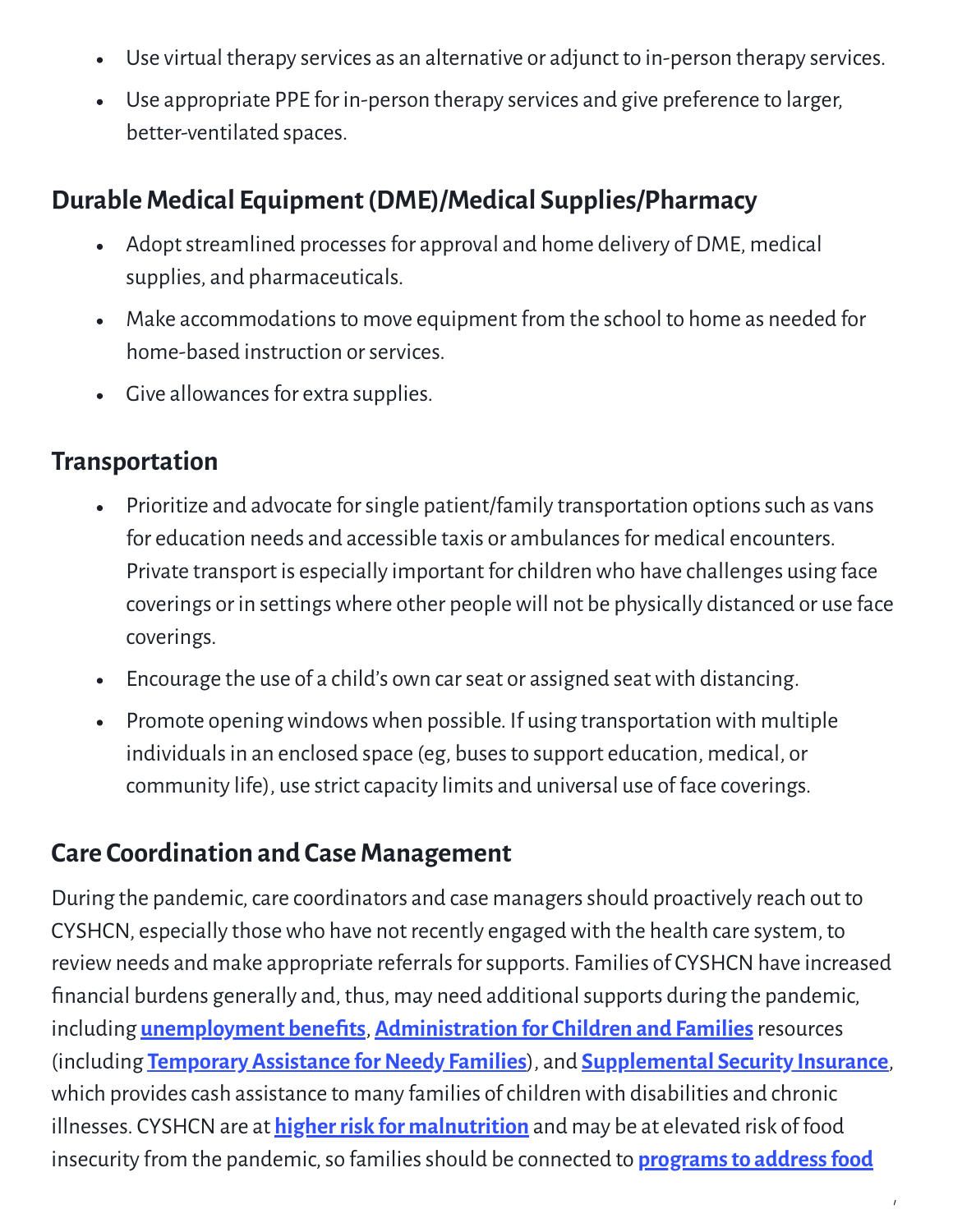**insecurity**, such as the **Supplemental Nutrition Assistance Program (SNAP)** and **Special <u>Supplemental Nutrition Program for Women, Infants, and Children (WIC)</u>. Insurance** coverage for medical foods may help in specific clinical circumstances. Some CYSHCN are at **higher risk for child abuse and [maltreatment](https://www.cdc.gov/ncbddd/disabilityandsafety/abuse.html)** generally and may be at even greater risk during the pandemic. **These [resources](https://preventchildabuse.org/coronavirus-resources/)** may support families and [otherstakeholders.](https://familyvoices.org/lfpp/f2fs/) **Family support organizations** are critical partnersin systems navigation and connecting familiesto appropriate services and support during the pandemic.

## **How should payers of health care support CYSHCN during the pandemic?**

The AAP policy statement "**Principles of [Financing theMedicalHome](https://pediatrics.aappublications.org/content/145/1/e20193451) for Children**"should be the starting point for health coverage for CYSHCN during the pandemic. Enhanced payment for care delivery based on the complexity of care and payment for coordination of that care is essential to supportsubstantially increased needs during the pandemic**(seeHealth Care Needs Section).** A pandemic may also lead to disruptionsin coverage because of income reductions and job loss, resulting in loss of employer-sponsored health insurance. Coverage options are available **[here](https://www.healthcare.gov/unemployed/coverage/)**.

- Public coverage options, such as Medicaid, should streamline the process of enrollment with policies such as presumptive eligibility.
- Medicaid programs should provide all necessary services to children as mandated by  $\bullet$ **the <b>Early** and **Periodic Screening, Diagnostic, and Treatment** provisions of Medicaid law. Payment for all services must be sufficient to ensure the provision of all required services during the pandemic.
- Statesshould use **health insurance [premium payment](https://www.hms.com/resource/the-health-insurance-premium-payment-program-in-2019/) programs**to support and  $\bullet$ maintain employer-sponsored health insurance forchildren eligible for Medicaid (including thosewho receive Medicaid through home and community-based service programs like waivers). These programs can help families afford current options and, in some cases, pay for COBRA coverage in the event of job loss.
- All payers should **cover telehealth** for all health providers, including primary care,  $\bullet$ complex care teams, rehabilitative and habilitative therapists, subspecialty providers, behavioral health specialists, home care providers, and others with coverage at parity for in-person services. Cross-state licensing reciprocity is necessary to help children who cross state lines for care. Given the multiple stakeholders involved in the care of many CYSCHN, payers should pay for group telehealth encounters.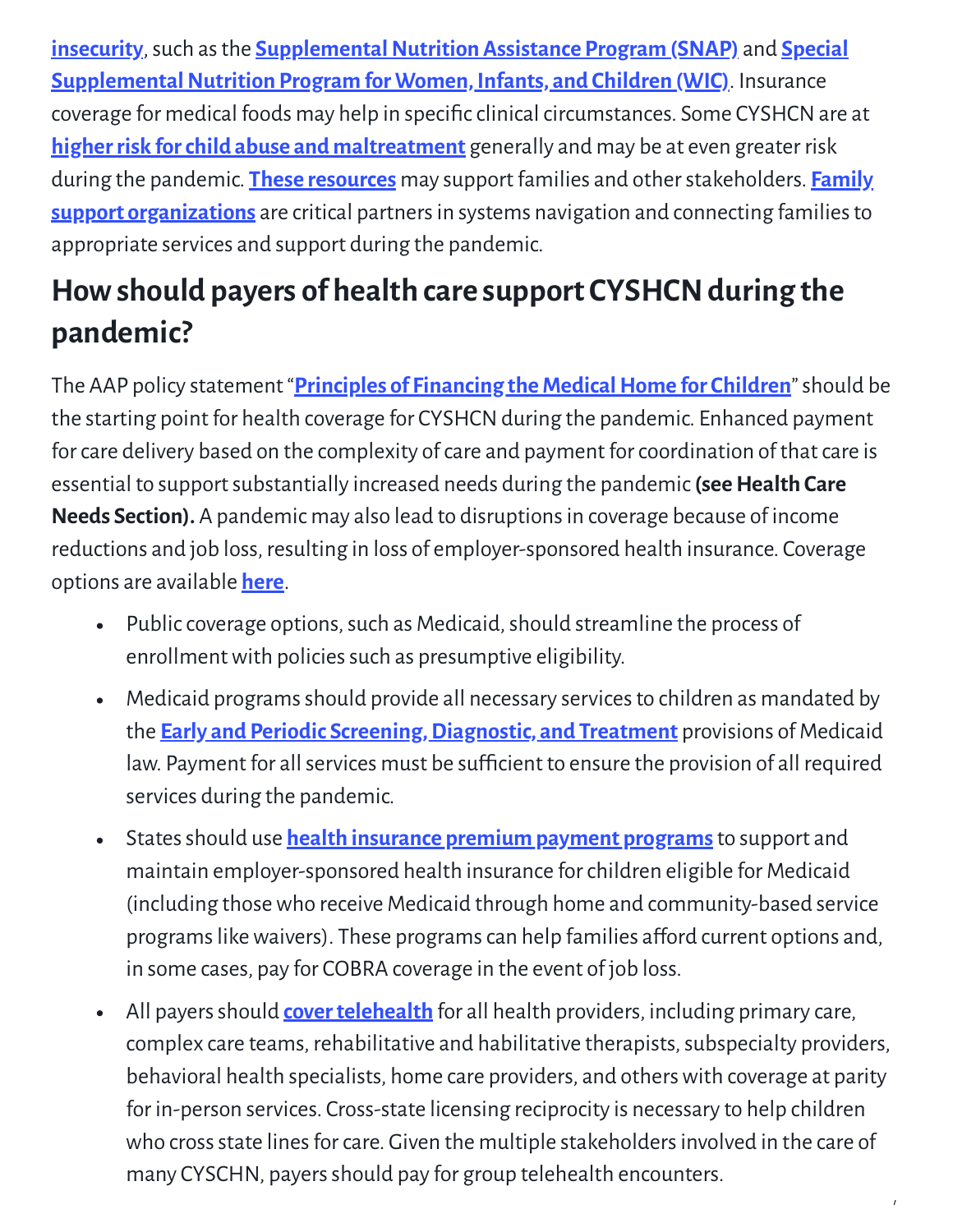- All payers should provide enhanced payment to providers across the continuum of  $\bullet$ care to account for substantially increased expenses such as PPE and increased need for typically unpaid non–face-to-face care coordination and planning during the pandemic.
- Payer case management and utilization review entities should maximize the access of CYSHCN to services needed during the pandemic and grant flexibility in meeting unique family needs across the continuum of care.
- Payers should presumptively cover habilitative and rehabilitative services for CYSHCN  $\bullet$ without formal diagnoses, because the pandemic limits the ability to perform the necessary diagnostic assessments.
- Home care during a pandemic is essential for many CYSHCN, and the AAP policy  $\bullet$ statement "**Financing of [PediatricHomeHealth](https://pediatrics.aappublications.org/content/139/3/e20164202) Care**"should be a starting point for home care coverage.
	- Cover home-based laboratory draws and diagnosticimaging.
	- Pay for PPE, rehabilitation/habilitation therapies, and telehealth/telemonitoring. To minimize the number of providers coming into the home, use flexible staffing policies such as overtime allowance.
	- Use **home and [community-based](https://www.kidswaivers.org/) services**such aswaivers and other options to provide targeted services and Medicaid coverage for eligible populations. Such programs should provide home modifications to improve ventilation inhome care settings, payment for PPE, telehealth devices, and internet connectivity. Provide services to all who need them without waiting lists. Use streamlined approval processes.
	- Expand optionsto **[compensate](https://www.cga.ct.gov/2019/rpt/pdf/2019-R-0171.pdf) family caregiving** to provide in-home  $\bullet$ supportive services.

## **Howshould schoolreopening decisions accommodate CYSHCN during the pandemic?**

Information on school reopening is available via the **[AAP interim guidance](https://services.aap.org/link/39a4a609623f44769407e23a80bf14a6.aspx)**. Education is particularly critical for the development andwell-being of CYSHCN, and communities must prioritize CYSHCN by taking all steps necessary to suppress community transmission of SARS-CoV-2 and giving school districts the resources needed to conduct education safely during the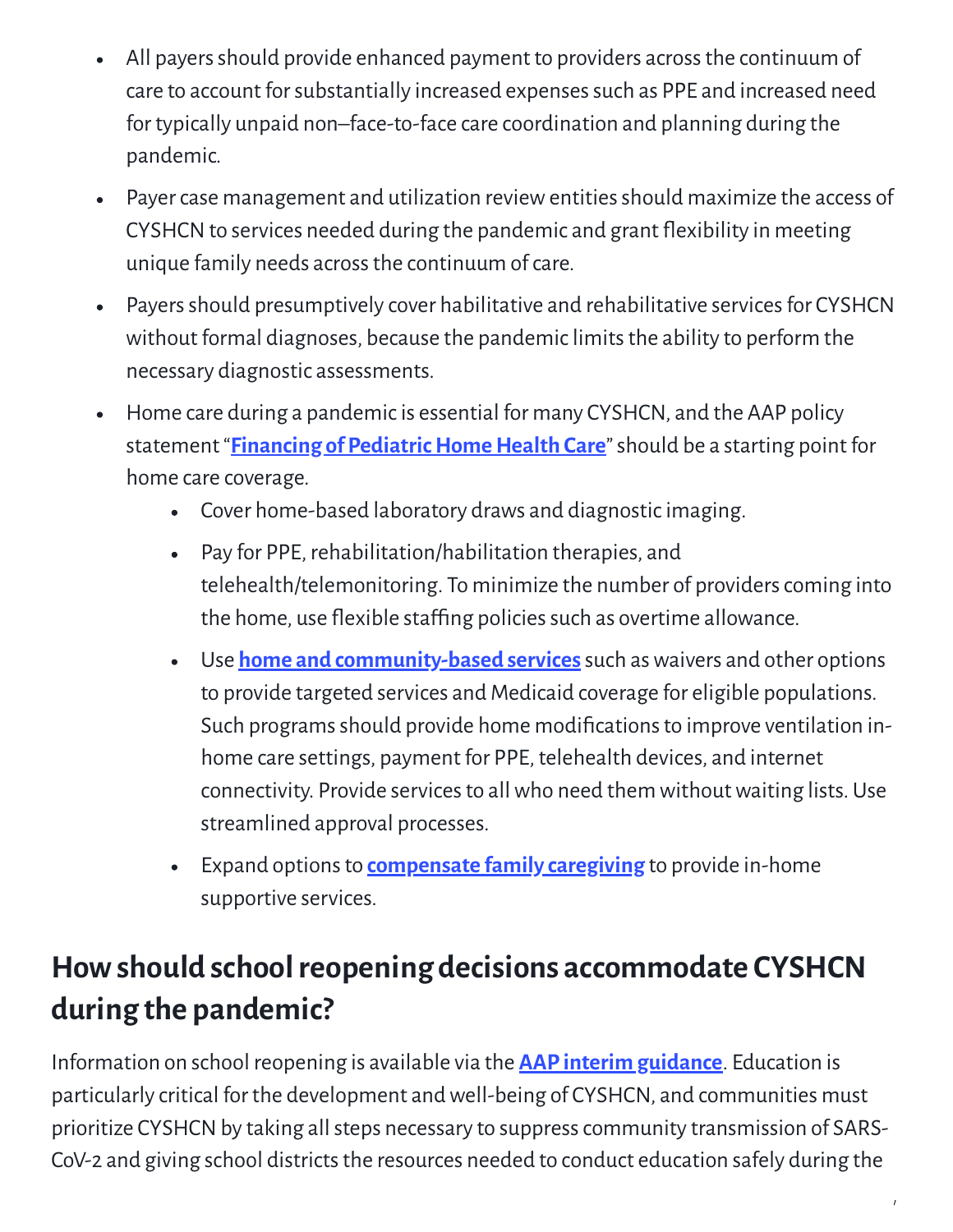pandemic. Inequities are particularly salient in education. Virtual learning is more difficult to access for younger CYSHCN, who may begin special education at age 3, and those with a variety of disabilities. CYSHCN from racial/ethnic minority groups and lower-income families have more barriers to virtual learning, and those with certain health conditions have higher risks for SARS-CoV-2 infection and consequences of the infection. Decisions at the community and individual level must take into account the level of community transmission and the risk of transmission to household memberswho may be at **[higherrisk](https://www.cdc.gov/coronavirus/2019-ncov/need-extra-precautions/people-at-increased-risk.html)** forsevere acute biological effects of SARS-CoV-2 infection, such as older individuals and individuals with certain chronic conditions, as well as reasonable assessments of the resources required to implement plans.

**Shared [decision](https://pediatrics.aappublications.org/content/139/6/e20170956) making** among families, health care providers, and educators is the likeliest pathway to come to a joint decision about the best options for the individual child or adolescent as to the optimal educational environment and needed accommodations. The **CDC School Decision-Making Tool** can be a useful starting point for discussions by encouraging a comprehensive review of current risks and school-based plans. Pediatricians can support patients/families by facilitating a thorough and balanced understanding of the known benefits and risks of in-person attendance, virtual learning, and hybrid models. Based on the student/family's priorities, the team (including student/family, school nurse, school administrator, teacher, and pediatrician) should work to develop creative, flexible, and responsive accommodations to allow those priorities to be met safely. **Parent training and information centers**can provide support regarding education issues, including IEPs and 504 Plans.

### **With virtual instruction (hybrid or full), schools should:**

- Arrange access to adequate internet bandwidth, connection speeds, and individual  $\bullet$ devices for instruction and training for families on use, particularly those with less digital fluency.
- Update IEPs and 504 Plans to accommodate virtual and hybrid instruction methods, update and prioritize goals, and find creative and flexible approaches to achieve such goals. Revisit as circumstances warrant.
- Provide options for aides (in person at home or virtual) or home nursing to assist  $\bullet$ CYSHCN with virtual learning.
- Allowsiblings of CYSHCN more likely to have severe biological efects of SARS-CoV-2  $\bullet$ infection to complete virtual learning if desired by families.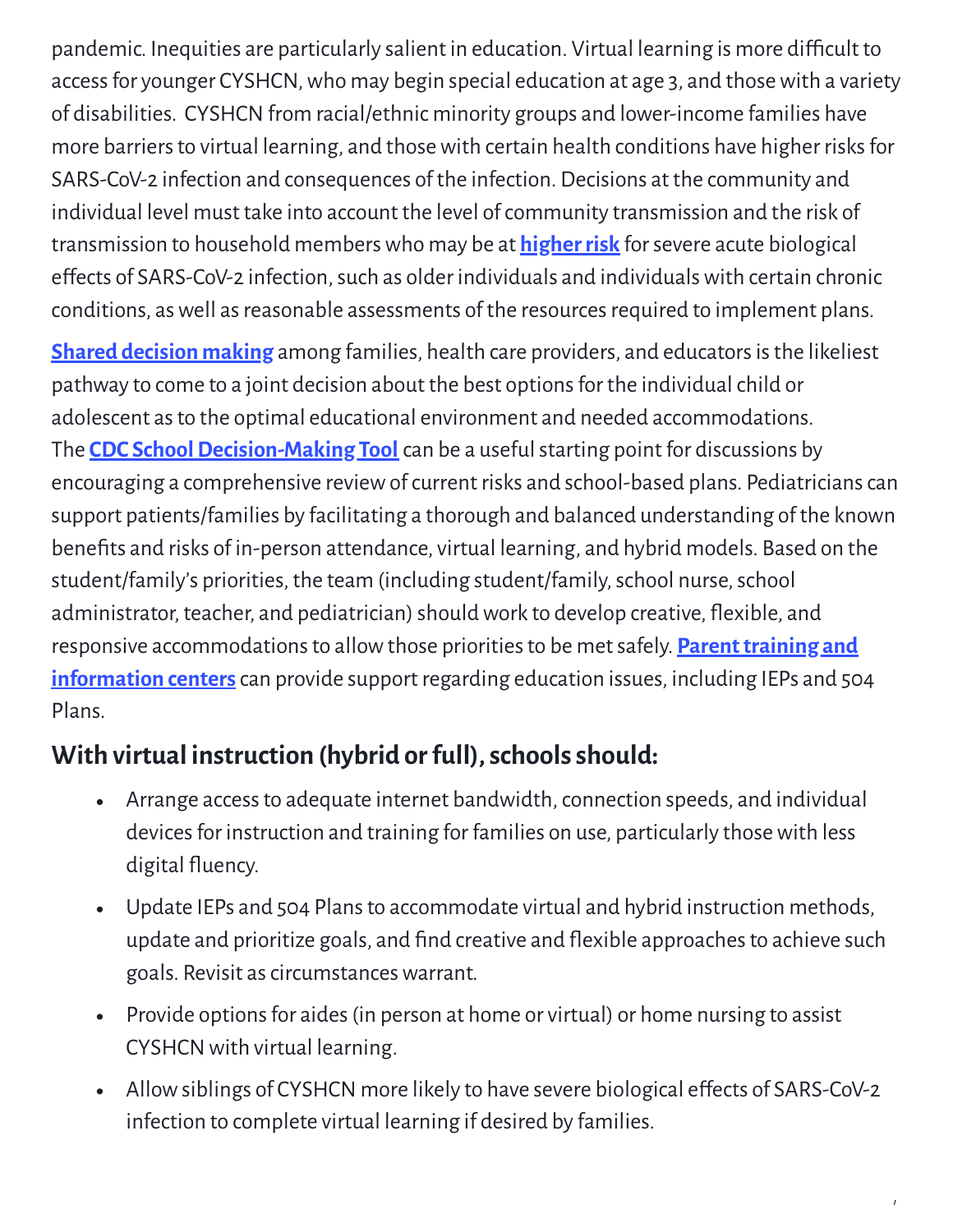- Develop plans for CYSHCN to get compensatory services once in-person instruction  $\bullet$ isresumed.
- Offer virtual therapy sessions and make arrangements for home-based therapies.
- Allowthose choosing virtual learning to participate in some in-person  $\bullet$ activities(ie, therapy, outdoor events) on an individualized basis.
- Offer flexibility in the scheduling of remote learning options for children whose  $\bullet$ primary caregiver may have other responsibilities such as work.
- Provide options for food delivery and refer to supports to address food insecurity and  $\bullet$ other needs (see case management section).
- Support additional mental and behavioral health needs of students and staff.  $\bullet$

#### **With in-person instruction,schoolsshould:**

- Review IEPs and 504 Plans before the beginning of the year and update them with  $\bullet$ creative, flexible, and responsive accommodations for safe in-person school attendancewhile maintaining overall goals.
- Ensure updating of the IEP based on the student's current needs as well as staffing  $\bullet$ capacity and changes in the use of physical spaces at the school.
- Give children and adolescents more likely to have severe biological efects of SARS-CoV-2 infection preference to receive instruction and participate in inclusive activities in larger, better ventilated, and less crowded indoor spaces or outdoor spaces, with heightened attention to PPE, surface cleaning, and hand hygiene practices.
- Educate staff on the proper use of PPE, with particular attention to close contact  $\bullet$ situationssuch astherapies, diapering, feeding, and medical procedures**(see PPE section for details).**
- Support additional mental and behavioral health needs of students and staff.  $\bullet$

### **Howshould early childhood care decisions accommodate CYSHCN** during the pandemic?

Information on child care is available via the **[AAP interim guidance](https://services.aap.org/link/9f62bdbb70fb4842be79e8547e09d160.aspx)**. CYSHCN may receive child care in a variety of settings, including general daycare, special needs daycare programs,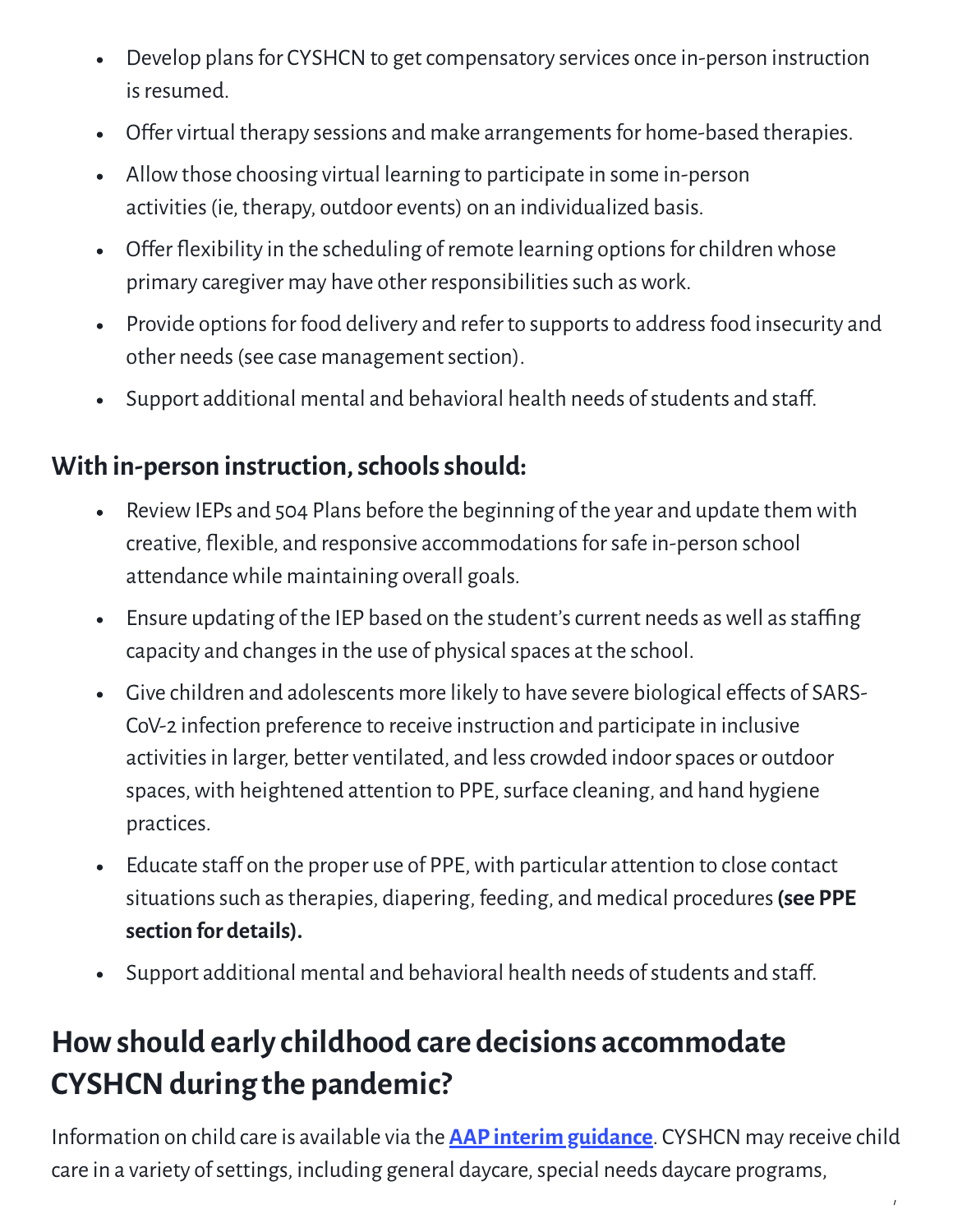medical day care programs, and in-home caregiving. Aswith school reopening decisions, **Shared Decision Making** is essential to make child-specific decisions about the risks and benefits of various child care options. CYSHCN may need updated **Individualized Health Plans** in the pandemic. Resources for childcare options are available [here](https://www.childcare.gov/consumer-education/services-for-children-with-disabilities).

## **How should communities accommodate CYSHCN during the pandemic?**

Appropriate accommodations from all levels of communities and institutions may be required to achieve the safety and well-being of CYSHCN. Examples of these accommodations may include:

- Employers  $\bullet$ 
	- Give parents and other family members of CYSHCN flexibility in working from home and leave policies, because these families may have added barriers to child care.
	- Advocate for families to get needed coverage across the continuum of care for CYSHCN from employer-sponsored health insurance plans. Benefits exceptions facilitated by human resource professionals can help families with needed supports.
- Community businesses
	- Complywith the Americanswith Disabilities Act in outdoor dining to allow wheelchairs to pass through.
	- Set priority hours for grocery shopping and food pantry retrieval as well as prioritization for delivery programs.
- Utilities and internet providers
	- Assist with maintenance of service in the event of family financial difficulty to maintain electricity for medical equipment, appropriate climate control for medical needs, and remote connection to health care and education services.

- Provide extra allowances for bandwidth usage because of telehealth and remote learning, especially for low-income families.
- Housing owners/landlords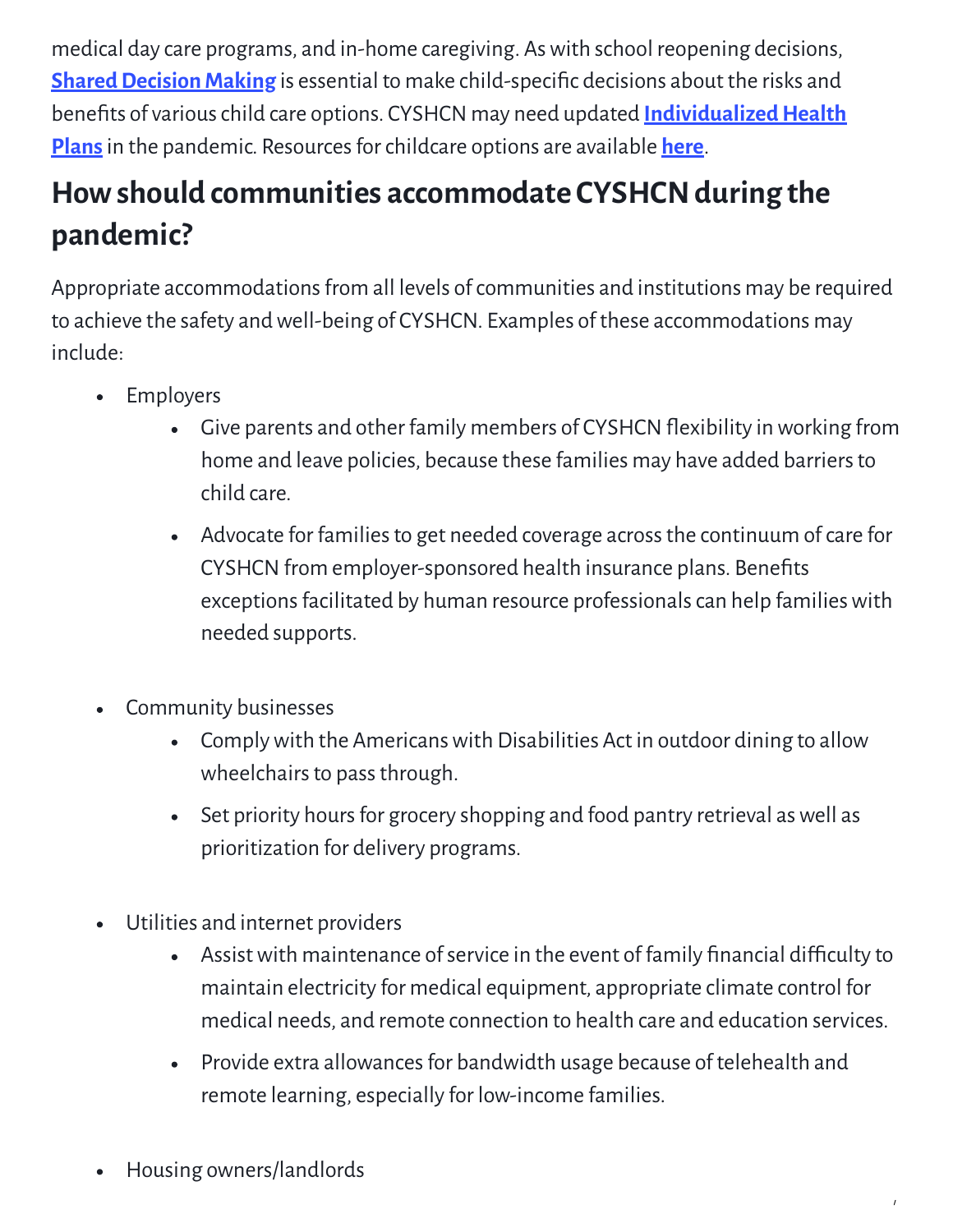- Consider **[accommodationsto](https://www.epa.gov/coronavirus/how-can-i-increase-ventilation-home-help-protect-my-family-covid-19) improve ventilation**, especiallywhen home care providers are coming and going to meet the needs of CYSHCN.
- Use payment plans and other methods to avoid evictions that compromise home care.
- Transportation entities
	- Accommodate CYSHCN and their families who rely on public transit with accessible, capacity-limited options and enhanced access to programs that allowindividual/family transportation for peoplewith disabilities.
- Park districts  $\bullet$ 
	- Help families reserve *accessible*, physically distant outdoor space for safe  $\bullet$ recreation.
- Community organizations and faith communities
	- Help CYSHCN and their caregivers through accommodations that promote  $\bullet$ safe inclusion in recreation and worship. Families can often benefit from help with errands and financial assistance as well.

## **AdditionalInformation**

- **Caring for Children With Acute Illnessin the Ambulatory Care [Setting During the](https://services.aap.org/link/3f2524dcfca4473f91bd072b010de98a.aspx)**  $\bullet$ **Public Health Emergency**
- **<u>Guidance on Providing Pediatric Well-Care During COVID-19</u>**  $\bullet$
- **Frequently Asked Questions: Interfacility Transport of the Critically III Neonatal or**  $\bullet$ **Pediatric Patient with Suspected or Confirmed COVID-19**
- **Newborn [Screening During the](https://services.aap.org/link/70090d41d5a84d7cbd2c2796e696dbfc.aspx) COVID-19 Pandemic**  $\bullet$
- **[AAP News](https://www.aappublications.org/news/2020/01/28/coronavirus) COVID-19 Collection**

**Interim Guidance Disclaimer:** The COVID-19 clinical interim guidance provided here has been updated based on current evidence and information available at the time of publishing. Guidance will be regularly reviewed with regards to the evolving nature of the pandemic and